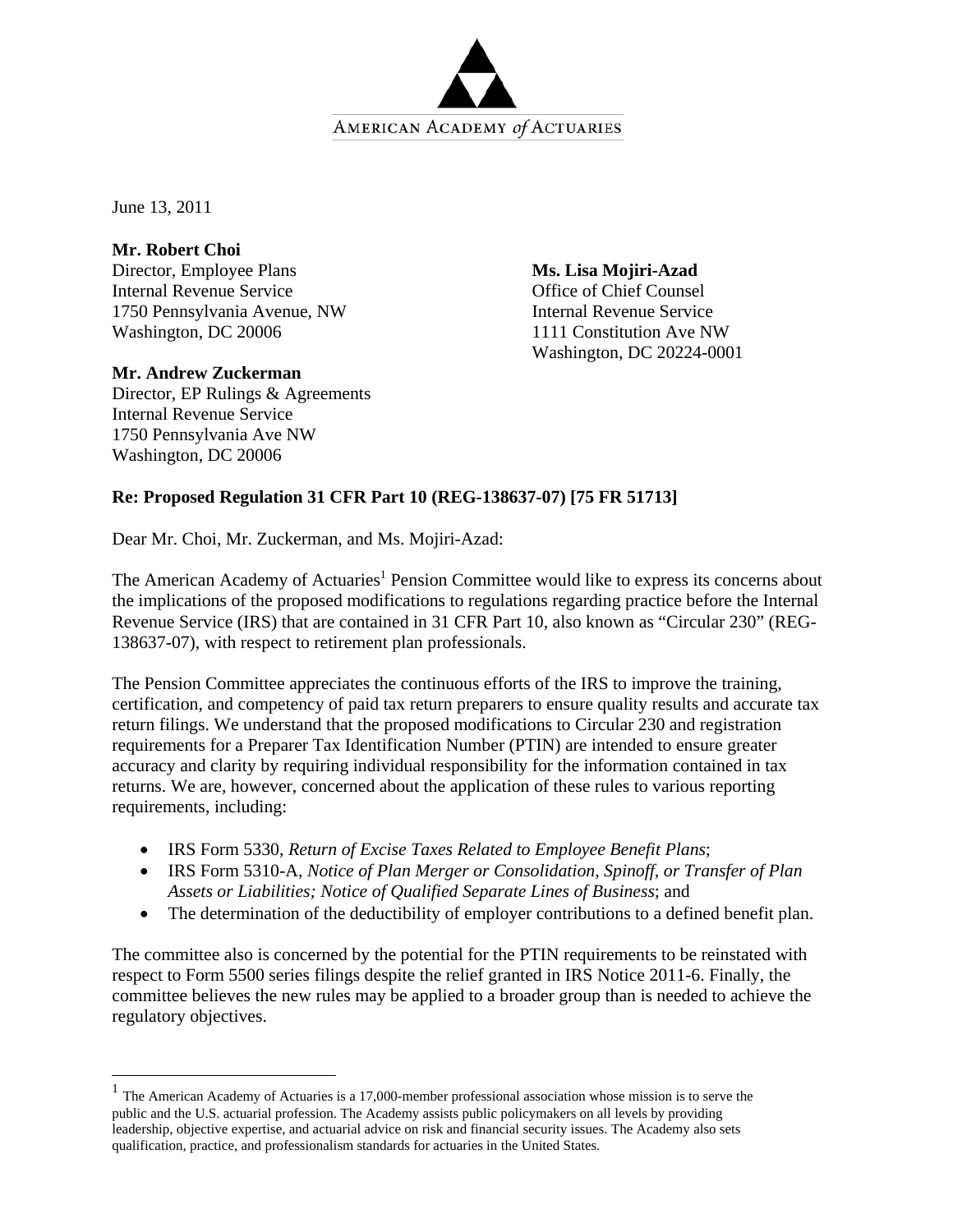# **Form 5330 Issues**

Under regulation Section 1.6109-2, all individuals who are compensated for preparing, or assisting in the preparation of, all or substantially all of a tax return or claim for refund of tax must have a PTIN. The FAQs posted by the IRS on the PTIN web site clarify that preparation of all or substantially all of a tax return includes making determinations that affect tax liability. An individual who prepares a Form 5330 to report an excise taxed that is owed often will rely upon determinations made by other parties in preparing that filing. Some examples include:

- Determining the excise tax on the late refund of excess contributions relies upon the parties completing the annual 401(k) plan ADP/ACP test;
- Determining the excise tax on the failure to satisfy minimum funding requirements relies upon the enrolled actuary who certifies the minimum funding requirements;
- Determining the excise tax on nondeductible employer contributions relies upon the enrolled actuary (for a defined benefit plan) or the parties preparing the annual compliance test (for a defined contribution plan) to determine the maximum annual deduction;
- Determining the excise tax on reversion of excess plan assets in a defined benefit plan termination relies on the parties that determine the plan's termination benefit liabilities.

In most cases, each of these activities leading to the determination that an excise tax is owed involves the work of multiple individuals. The enrolled actuary who determines the minimum funding requirements and maximum deduction limit for a defined benefit plan, for example, may be assisted by one or more analysts who review and reconcile data and asset information, update valuation software, and prepare the initial contribution computations. The enrolled actuary ultimately is responsible for the final determination and the work done by any supporting personnel. But in other situations, such as ADP/ACP testing or the determination of lump sum benefits payable upon plan termination, the work of support personnel is not clearly the responsibility of a Circular 230 practitioner<sup>2</sup>. In each of these cases, it is unknown at the time that the work is being prepared whether it ultimately will lead to the determination that an excise tax is owed.

The FAQs available on the PTIN web site specifically address scenarios related to the preparation of Form 1040 and 94X. The potential implications of the PTIN requirement, however, are much more far-reaching for preparers of Form 5330 than for preparers of Form 1040 series returns. We believe it would be helpful to have the IRS provide further clarification regarding the application of the PTIN requirements to the work that ultimately might support the determination of excise taxes reportable on Form 5330. Note that similar issues may apply to other forms relating to the payment of excise taxes, such as Form 5329.

We recommend that the IRS either add Form 5330 to the exempt forms or provide clarification as to when the PTIN requirement may apply to individuals involved in calculations that may at some future date be used in an excise tax determination. It would seem appropriate that someone preparing a Form 5330 with respect to an excise tax should be able to rely upon documentation provided by other parties, that generally is produced for a purpose that is separate and distinct from the excise tax calculation (such as an ADP/ACP testing report or an ERISA funding valuation report), without those other parties being subject to the PTIN requirement as a result of the paid preparer's reliance on their work.

<sup>&</sup>lt;sup>2</sup> For purposes of this letter, a Circular 230 practitioner is an attorney, CPA, enrolled actuary, enrolled agent or enrolled retirement plan agent.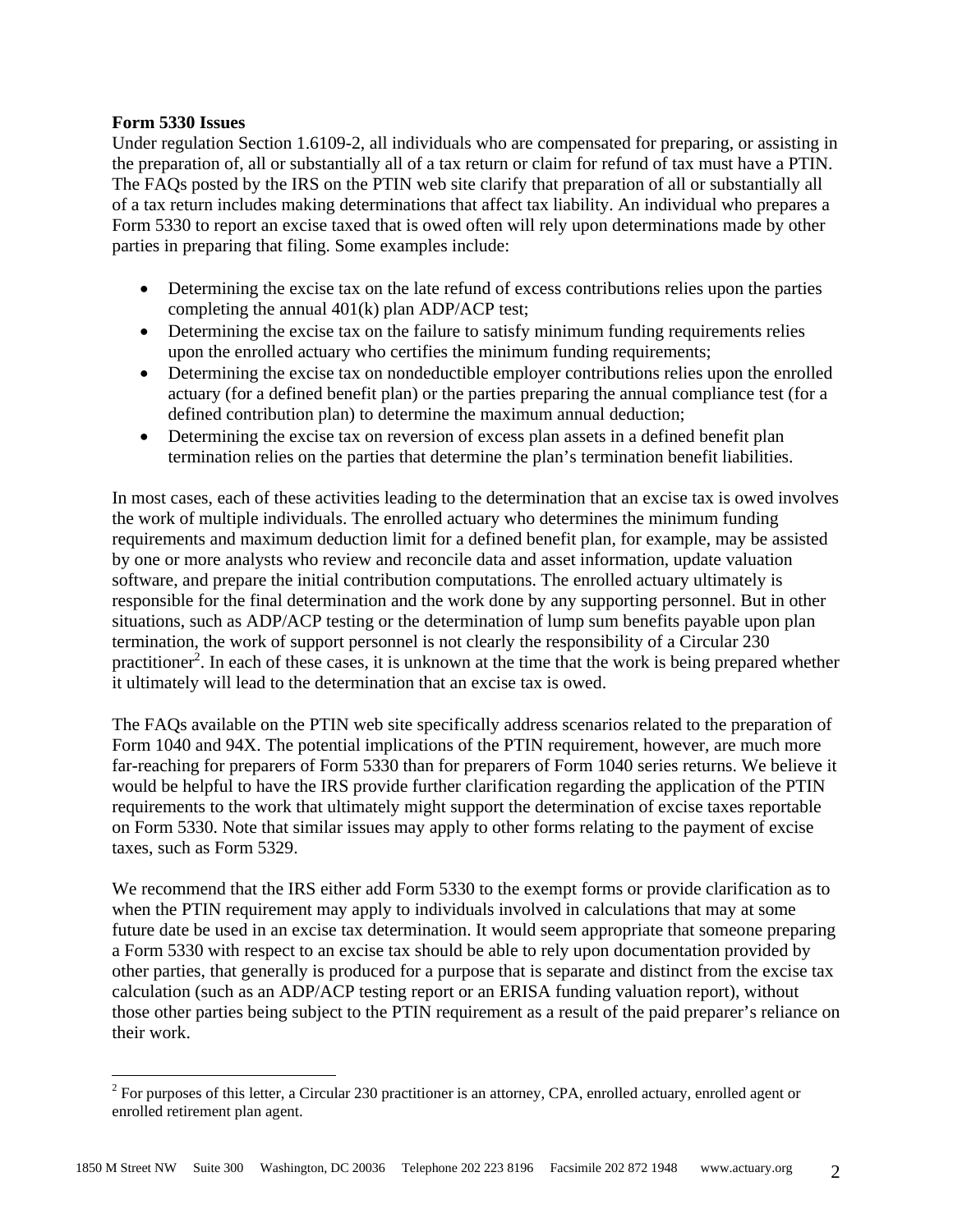# **Form 5310-A Issues**

Form 5310 is included on the list of forms exempt from the PTIN requirement in Notice 2011-6. It is unclear if this exemption also covers Form 5310-A. We believe that it does not, since other forms having similar numbering (e.g., Forms 5500, 5500-SF and 5500-EZ) were cited as being collectively exempt by reference to a series of forms. It would be helpful to have clarification as to whether Form 5310-A is considered a part of the "Form 5310" listed in Notice 2011-6 or if it is viewed as a separate form that is subject to the PTIN requirements.

If Form 5310-A is not currently exempt from the PTIN requirements, we request that consideration be given to adding it to the list of exempt forms. Both Form 5310 and Form 5310-A require reporting of certain information related to the requirements to maintain qualification with respect to plan transactions (i.e., plan termination in the case of Form 5310 and plan restructuring in the case of Form 5310-A). If it is appropriate to exempt Form 5310, we believe it would be appropriate also to exempt Form 5310-A.

The filing requirements for Form 5310-A include an actuarial statement of valuation showing compliance with the requirements of Section 401(a)(12) and the regulations under Section 414(l) for a transaction involving a defined benefit plan. If Form 5310-A is not exempt from the PTIN requirement, we believe that the preparer of Form 5310-A should be able to rely upon the expertise of an enrolled actuary who prepares the actuarial statement of valuation for a Form 5310-A filing. It would appear redundant to require an enrolled actuary to obtain a PTIN to prepare the actuarial statement of valuation since the enrolled actuary is already subject to basic and continuing education requirements as well as the tax compliance and suitability background checks required of those maintaining a PTIN. (We note that the actuarial statement in Form 5310-A is not required to be signed by an enrolled actuary. If another party not subject to Circular 230 prepares the statement it may be appropriate to require a PTIN for that individual if Form 5310-A is not otherwise exempt in its entirety from the PTIN requirements.)

# **Deductibility of Employer Contributions**

Although not reported on Schedules SB/MB, enrolled actuaries commonly report to a plan sponsor the maximum tax deductible contribution limit applicable to a defined benefit plan for each tax year. Using this information, the plan sponsor and its accountants determine the amount of the tax deduction that will be reported on the corporation's tax return for each fiscal year. We believe that the determination of contribution amounts should not be considered an activity that involves the determination of a tax liability.

The determination of whether a contribution is claimed as a deduction on the employer's tax return is the immediate driver of the tax liability determination—not the reporting by the enrolled actuary of the limitation on such deductions. This is the same reasoning applied with respect to the preparation of Form 5330. The preparer should be permitted to rely on information prepared by a third party for purposes other than just the determination of tax liability without obligating the third party to obtain a PTIN. Otherwise, the implication is that any work in determining contribution amounts (whether minimum required or maximum deductible) constitutes a determination of tax liability.

#### **Form 5500 Issues**

At the 2011 Enrolled Actuaries meeting, a representative from the IRS indicated that it is possible the exemption provided for preparation of Form 5500 series returns will be revoked at a future date despite efforts by individuals in the Employee Plans division to have an exemption provided in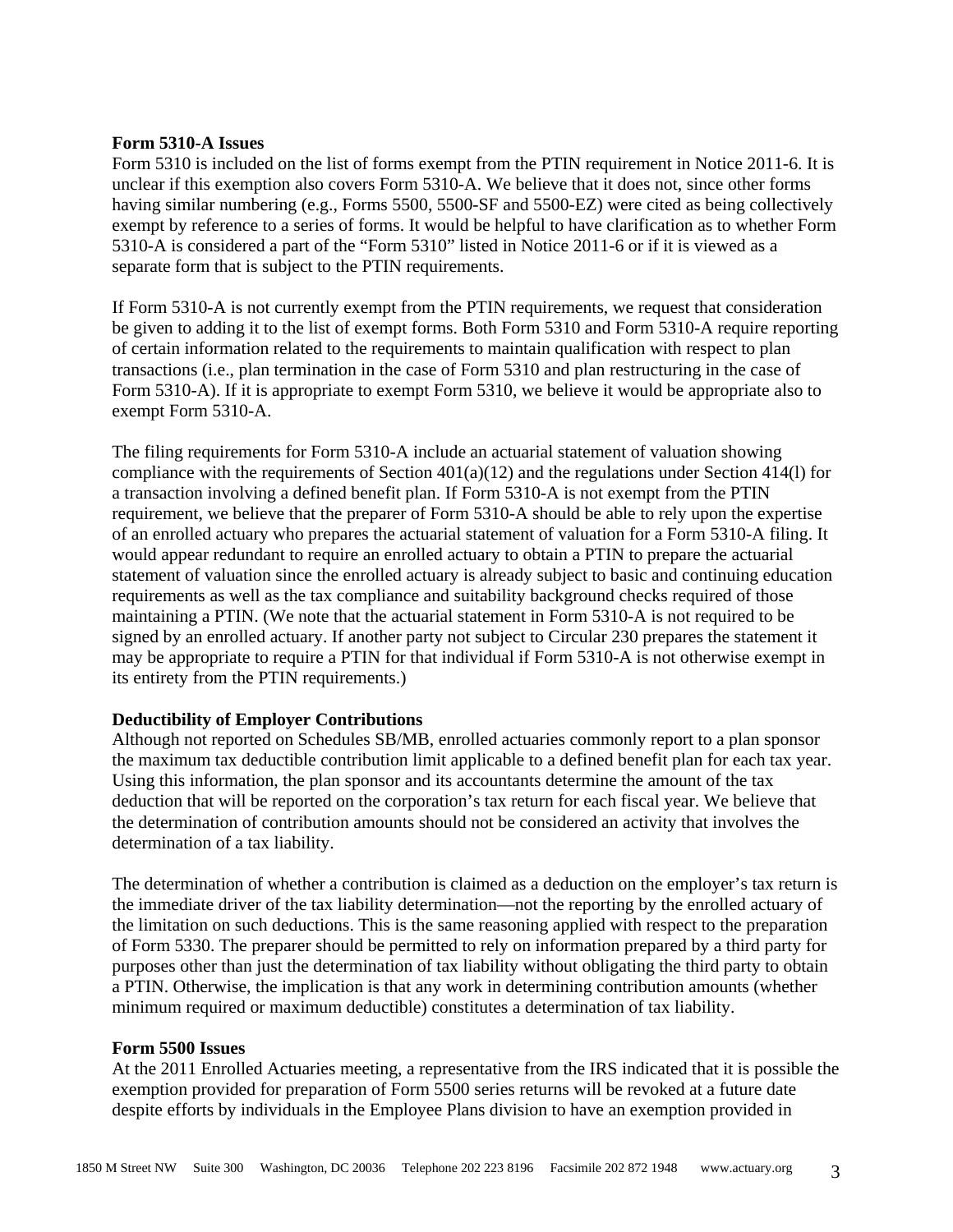Notice 2011-6. We believe that excluding Form 5500 series returns from the PTIN requirements was an appropriate action and are concerned that this position may be reversed.

With the exception of the Schedules SB/MB attachments required for defined benefit plans, much of the data reported via Form 5500 is merely informational and has no direct impact on a tax return or claim for refund filed by a plan administrator or sponsor. We believe, therefore, that Form 5500 (other than the Schedules SB/MB) falls outside the definition of a tax return or claim for refund to which the PTIN requirements should apply. The Schedules SB/MB must be signed by an enrolled actuary and as such all of the information reported on that portion of Form 5500 already is subject to attestation by a professional subject to Circular 230. The committee believes it would be appropriate that the IRS continue to specify that paid preparers of Form 5500 schedules (including the Schedules SB/MB) are exempt from the PTIN requirement.

If the IRS ultimately determines that Form 5500 constitutes a tax filing that is subject to PTIN requirements and repeals the Notice 2011-6 exemption, the committee believes it would be appropriate for Form 5500 filings to allow for the designation of *one* person to be responsible for a specific schedule. Individuals supporting and assisting that identified individual in any capacity to prepare the schedule should not be required to have a PTIN. For example, as noted previously, the enrolled actuary for a defined benefit plan is already responsible for the information included on the actuarial schedule (SB or MB) included with the Form 5500 filing. We believe it is unnecessary to require other individuals assisting with the drafting of the Schedules SB/MB to obtain a PTIN for that work. This type of assumption of responsibility could be permitted for other Form 5500 schedules (including those filed for defined contribution plans), allowing one individual to assume responsibility for an entire schedule (including the work of support personnel assisting with the preparation). If no one person takes responsibility for specific schedule(s) within Form 5500, then all individuals supporting or assisting in the preparation of the materials would need to obtain a PTIN.

We believe this achieves the goal of improving the quality and accuracy of the filing by ensuring that one or more certified person(s) are taking responsibility for the finished product. It also allows for increased flexibility for individual firms to allocate that responsibility appropriately to their staff without placing unnecessary, costly and burdensome requirements on all individuals involved in the preparation process.

# **Duplication of Fees for Enrolled Actuaries**

Certain of the computations that support an excise tax determination reported on Form 5330 are the responsibility of an enrolled actuary. As discussed above, this is also true of certain information included with other filings, such as Form 5310-A, Form 5500 (in particular the Schedules SB/MB) and potentially all determinations of minimum required and maximum deductible contribution amounts for defined benefit plans.

If enrolled actuaries are required to obtain a PTIN as a matter of course due to any of the forms or responsibilities discussed above, it is appropriate to provide for a reduction in the renewal fee similar to that proposed for enrolled agents and enrolled retirement plan agents in 26 CFR Part 300 [REG-124018-10]. Enrolled actuaries already are subject to the tax compliance and suitability background checks, certification examinations and continuing education requirements as Circular 230 practitioners. This is the rationale provided by the IRS for reducing the renewal fees for enrolled agents and enrolled retirement plan agents. It should be applied uniformly to any individual licensed to practice before the IRS who also is required to also obtain a PTIN.